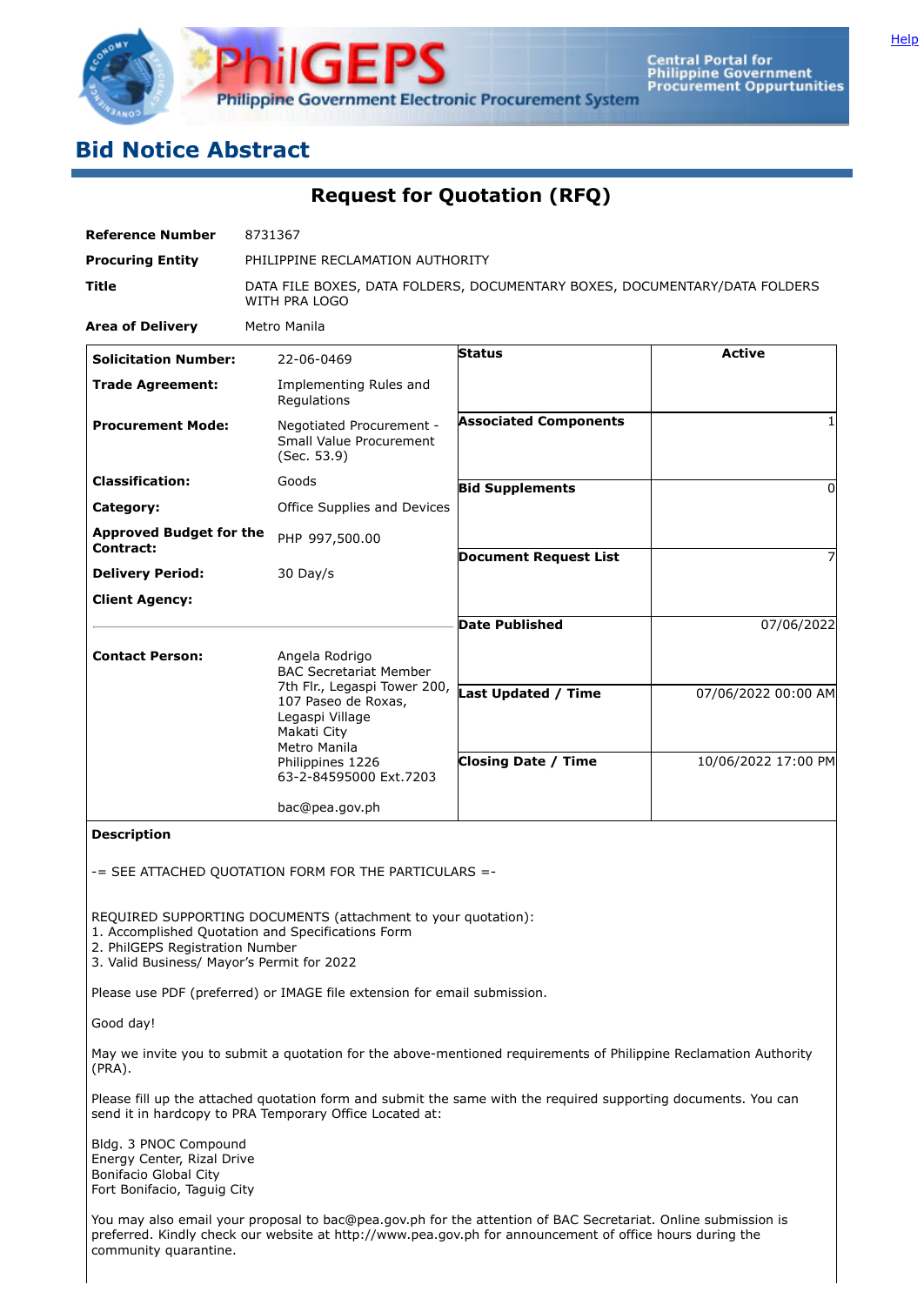Quotation must be submitted on or before the quotation closing date as shown above. Quotation received with incomplete requirements and those received after the closing date will not be accepted. You may write your queries and concerns to bac@pea.gov.ph.

| Line Items                                                                                                                                                                                                                                                                                                                                                                           |                                                   |                                            |                     |       |                     |
|--------------------------------------------------------------------------------------------------------------------------------------------------------------------------------------------------------------------------------------------------------------------------------------------------------------------------------------------------------------------------------------|---------------------------------------------------|--------------------------------------------|---------------------|-------|---------------------|
| Item No.                                                                                                                                                                                                                                                                                                                                                                             | <b>Product/Service Name</b>                       | <b>Description</b>                         | <b>Quantity UOM</b> |       | <b>Budget (PHP)</b> |
| 1                                                                                                                                                                                                                                                                                                                                                                                    | Data File Boxes & Folders, Doc<br>Boxes & Folders | Refer to attached<br><b>Quotation Form</b> | 1                   | Lot l | 997,500.00          |
| <b>Other Information</b><br>Email bac@pea.gov.ph for your online submission or queries related to this procurement. The advertisement is also<br>posted at www.pea.gov.ph.<br>Submission of proposals in hardcopy and the delivery of the items being procured is at:<br>Bldg. 3 PNOC Compound<br>Energy Center, Rizal Drive<br>Bonifacio Global City<br>Fort Bonifacio, Taguig City |                                                   |                                            |                     |       |                     |

**Created by Figure Angela Rodrigo** 

**Date Created** 06/06/2022

The PhilGEPS team is not responsible for any typographical errors or misinformation presented in the system. PhilGEPS only displays information provided for by its clients, and any queries regarding the postings should be directed to the contact person/s of the concerned party.

© 2004-2022 DBM Procurement Service. All rights reserved. **[Help](javascript:void(window.open()** | **Contact Us** | **[Sitemap](https://notices.philgeps.gov.ph/GEPSNONPILOT/Sitemap/Sitemap.aspx)**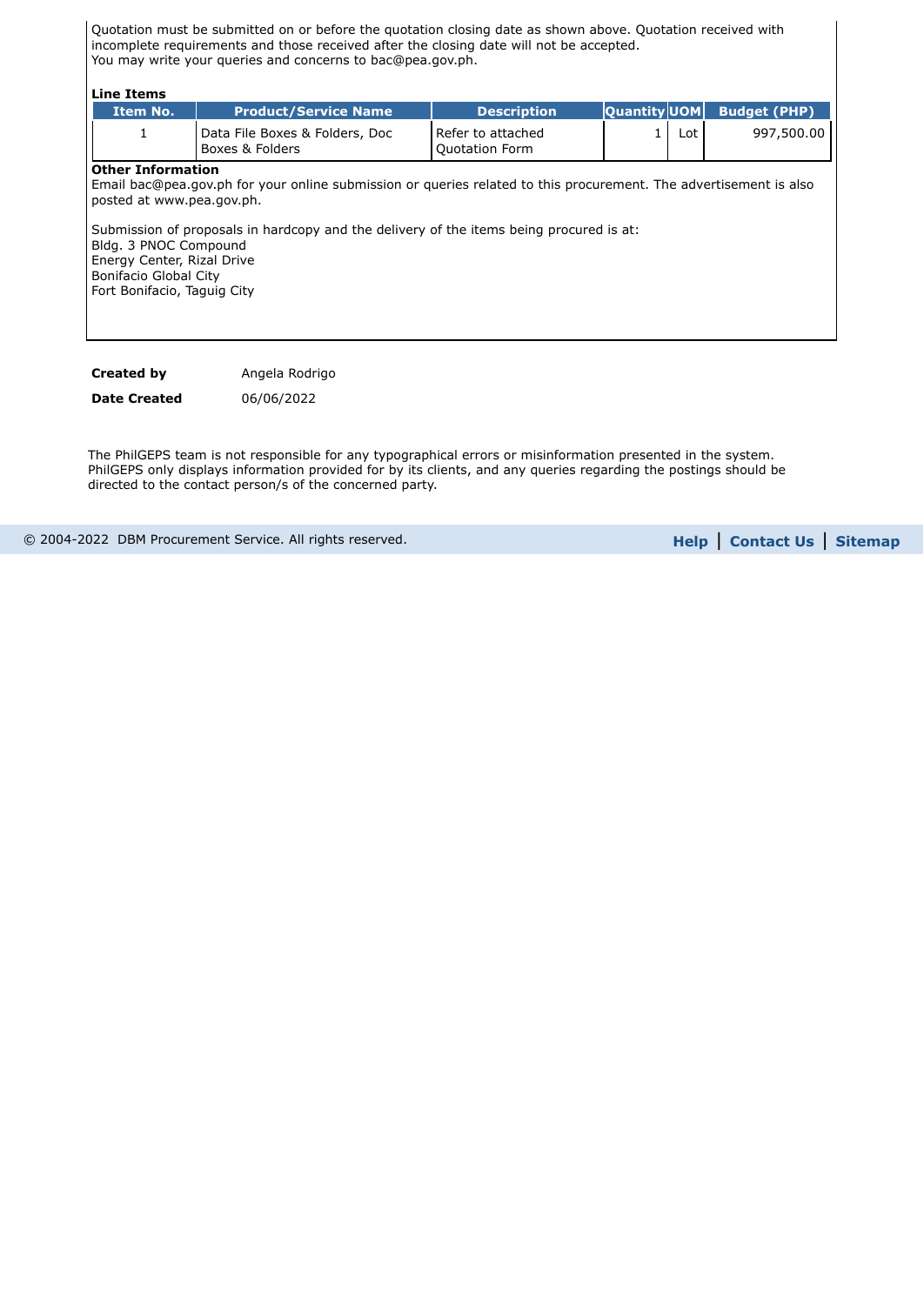

7<sup>th</sup> floor, Legaspi Towers 200 Bldg., 107 Paseo De Roxas St., Legaspi Village, 1226 City of Makati Tel. No.: (02) 459-5000 · Facsimile No.: (02) 815-2662 Website: www.pea.gov.ph . Email: info@pea.gov.ph

### **REQUEST FOR QUOTATION (Shopping or SVP**  $\overline{P50,000}$  **or less)** Date:

| Project Name: | DATA FILE BOXES, DATA FOLDERS,                                         | PhilGEPS Ref. No.:                                           | 8731367             |
|---------------|------------------------------------------------------------------------|--------------------------------------------------------------|---------------------|
|               | DOCUMENTARY BOXES,<br>DOCUMENTARY/DATA FOLDERS WITH<br><b>PRA LOGO</b> | Approved Budget for<br>Php 997,500.00<br>the Contract (ABC): |                     |
|               |                                                                        | Closing Date:                                                | <b>10 June 2022</b> |

#### **INSTRUCTIONS:**

| 1. Do not alter the contents of this form in any way.<br>2. Bidder shall provide correct and accurate information required in this form.<br>3. Any interlineations, erasures, or overwriting shall be valid only if they are signed or<br>initialed by the duly authorized representative. | <b>ATTACH THE FOLLOWING</b><br><b>DOCUMENTS WITH YOUR</b><br><b>QUOTATION</b> |
|--------------------------------------------------------------------------------------------------------------------------------------------------------------------------------------------------------------------------------------------------------------------------------------------|-------------------------------------------------------------------------------|
| 4. If another form is used other than this RFQ, the quotation shall contain all the<br>mandatory requirements/provisions including manifestation on the agreement with<br>the Terms and Conditions of this RFQ.                                                                            | $\checkmark$ Valid PhilGEPS<br><b>Registration Number</b>                     |
| 5. Quote your lowest net government price(s), taxes included, F. O. B. destination, for<br>the item(s)/service(s) listed hereunder, indicating the shortest time of delivery and                                                                                                           |                                                                               |
| furnishing this Office with descriptive brochures, catalogues (if available), and/or<br>samples (if required).                                                                                                                                                                             | Mayor's/Business Permit<br>for $2022$                                         |
| 6. Indicate the brand name of the offered item/s (if applicable).                                                                                                                                                                                                                          |                                                                               |
| 7. The Technical Specifications must be complied with. Failure to do so shall render the<br>quotation ineligible/disqualified.                                                                                                                                                             |                                                                               |
| 8. For EXCLUSIVE MANUFACTURER, DISTRIBUTOR OR AGENT IN THE                                                                                                                                                                                                                                 |                                                                               |
| <b>PHILIPPINES</b> , attach appropriate documents to the said effect.                                                                                                                                                                                                                      |                                                                               |
| 9. E-mail duly accomplished form to bac@pea.gov.ph or submit said form to PRA                                                                                                                                                                                                              |                                                                               |
| Office (BAC Secretariat). ONLINE SUBMISSION IS PREFERRED.                                                                                                                                                                                                                                  |                                                                               |
| 10. Quotations, including documentary requirements, received after the Closing                                                                                                                                                                                                             |                                                                               |
| Date/Deadline shall not be accepted.                                                                                                                                                                                                                                                       | (Per 2016 Revised IRR of R.A. 9184)                                           |
| 11. Quotations exceeding the Approved Budget for the Contract (ABC) shall be rejected.                                                                                                                                                                                                     |                                                                               |

#### **SUPPLIER INFORMATION** (Fill-out completely):

| Company Name: | PhilGEPS Reg. No.:     |  |
|---------------|------------------------|--|
|               | TIN:                   |  |
| Address and   | Email Address:         |  |
| Website       | <b>Contact Number:</b> |  |

#### **OFFICIAL QUOTATION FROM THE SUPPLIER:**

|    |                                       | NO. QTY. UNIT | <b>DESCRIPTION</b>                       | <b>BRAND NAME</b><br>(if applicable) | <b>UNIT</b><br><b>PRICE*</b> | <b>TOTAL PRICE</b><br>(Unit Price $x Qty$ )* |
|----|---------------------------------------|---------------|------------------------------------------|--------------------------------------|------------------------------|----------------------------------------------|
| 1. | 220                                   | рc            | Data File Box                            |                                      |                              |                                              |
| 2. | 650                                   | рc            | Data Folder                              |                                      |                              |                                              |
| 3. | 1800                                  | рc            | <b>Documentary Box</b>                   |                                      |                              |                                              |
| 4. | 100                                   | рc            | Documentary/Data Folder w/ PRA Logo      |                                      |                              |                                              |
|    |                                       |               | <b>Refer to Technical Specifications</b> |                                      |                              |                                              |
|    | <b>GRAND TOTAL IN PHILPPINE PESO:</b> |               |                                          |                                      |                              |                                              |

Quoted by: *\*Note: Amount shall be inclusive of taxes and delivery charges (if applicable).*

| <b>Signature Over Printed Name</b> | Position | Ver. as of June 2022 |
|------------------------------------|----------|----------------------|
| of Authorized Representative       |          | Page 1 of 4          |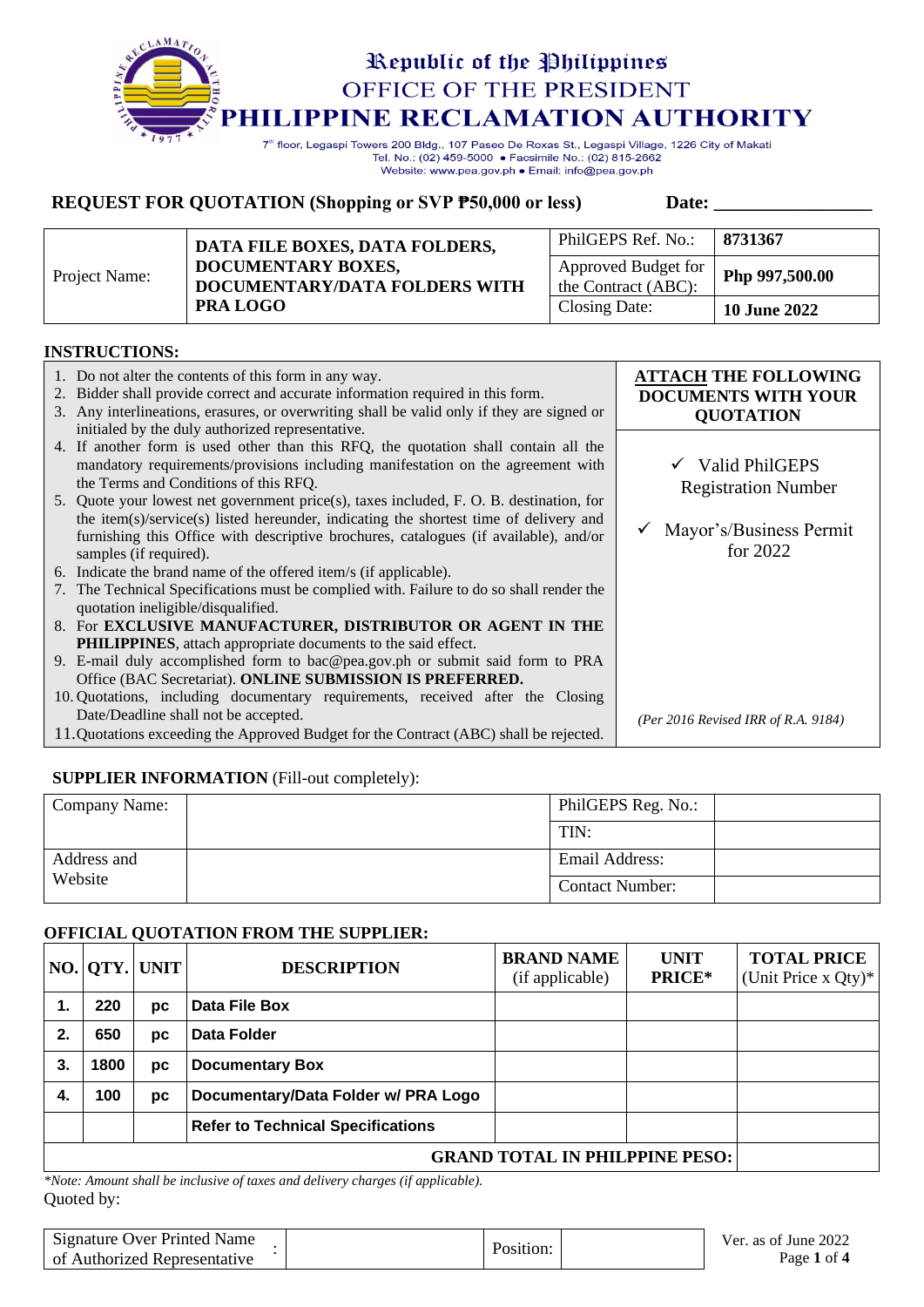- 1. Payment shall be in the form of **Company Check** and price validity shall be **45 calendar days.**
- 2. Availability of item/s:
	- Delivery Within  $\frac{30}{20}$  calendar days (c.d.) upon
	- □ Pick-up receipt of Purchase Order (P.O.)

3. For Goods, the item/s shall be inspected on the scheduled date and time of the Procuring Unit.

- 4. Warranty period:
	- □ Not Applicable
	- $\Box$  Applicable warranty period shall be
- 5. Indicate if quotation is:
	- □ VAT INCLUSIVE
	- □ NON-VAT (**ATTACH CERTIFICATION**)
- 6. Suppliers must download the attached document of a bid before the closing date to be included in the Document Request List (DRL). Suppliers must be registered in PhilGEPS.
- 7. Supplier must be ready to provide proof of compliance (pictures, brochure, certification, etc.) and sample when required by the BAC for evaluation purposes.
- 8. By submitting this quotation, supplier is authorizing PRA to deduct the following from the total amount as payment for taxes:

|                | <b>GOODS</b>    |                      |              |                    | <b>SERVICES</b> |                    |              |                      |
|----------------|-----------------|----------------------|--------------|--------------------|-----------------|--------------------|--------------|----------------------|
|                | <b>EXPANDED</b> | <b>TAX</b>           | <b>FINAL</b> | <b>TAX</b>         | <b>EXPANDED</b> | <b>TAX</b>         | <b>FINAL</b> | <b>TAX</b>           |
|                | W/TAX           | CERTIFICATE          | <b>VAT</b>   | <b>CERTIFICATE</b> | W/TAX           | <b>CERTIFICATE</b> | <b>VAT</b>   | <b>CERTIFICATE</b>   |
| <b>VATABLE</b> | 1%              | BIR Form 2307        | 5%           | BIR Form 2307      | 2%              | BIR Form 2307      | 5%           | <b>BIR Form 2307</b> |
| <b>NON-VAT</b> | 1%              | <b>BIR Form 2307</b> | 1%           | BIR Form 2306      | 2%              | BIR Form 2307      | 1%           | <b>BIR Form 2306</b> |

### **TECHNICAL SPECIFICATIONS**

| <b>SPECIFICATIONS</b>                                                                                                                                                                                                                                                                                                                                              | <b>COMPLY/NOT</b><br><b>COMPLY</b> | <b>REMARKS</b> |
|--------------------------------------------------------------------------------------------------------------------------------------------------------------------------------------------------------------------------------------------------------------------------------------------------------------------------------------------------------------------|------------------------------------|----------------|
| 1. DATA FILE BOX, 220 pcs<br><b>Brand New</b><br>With closed ends<br>Minimum Outside dimension: 125mm (Width) x<br>230mm (Height) x 400mm (Length) minimum<br>Material: chipboard: 3mm thick (min);<br>leatherette paper for outside cover and coated<br>paper for inside cover<br>Front of the box: with finger ring and pocket for<br>label holder<br>Color: RED |                                    |                |
| 25 mm x 230 mm x 400 m                                                                                                                                                                                                                                                                                                                                             |                                    |                |

#### Quoted by:

| Signature Over Printed Name  | Position: | Ver. as of June 2022 |
|------------------------------|-----------|----------------------|
| of Authorized Representative |           | Page 2 of 4          |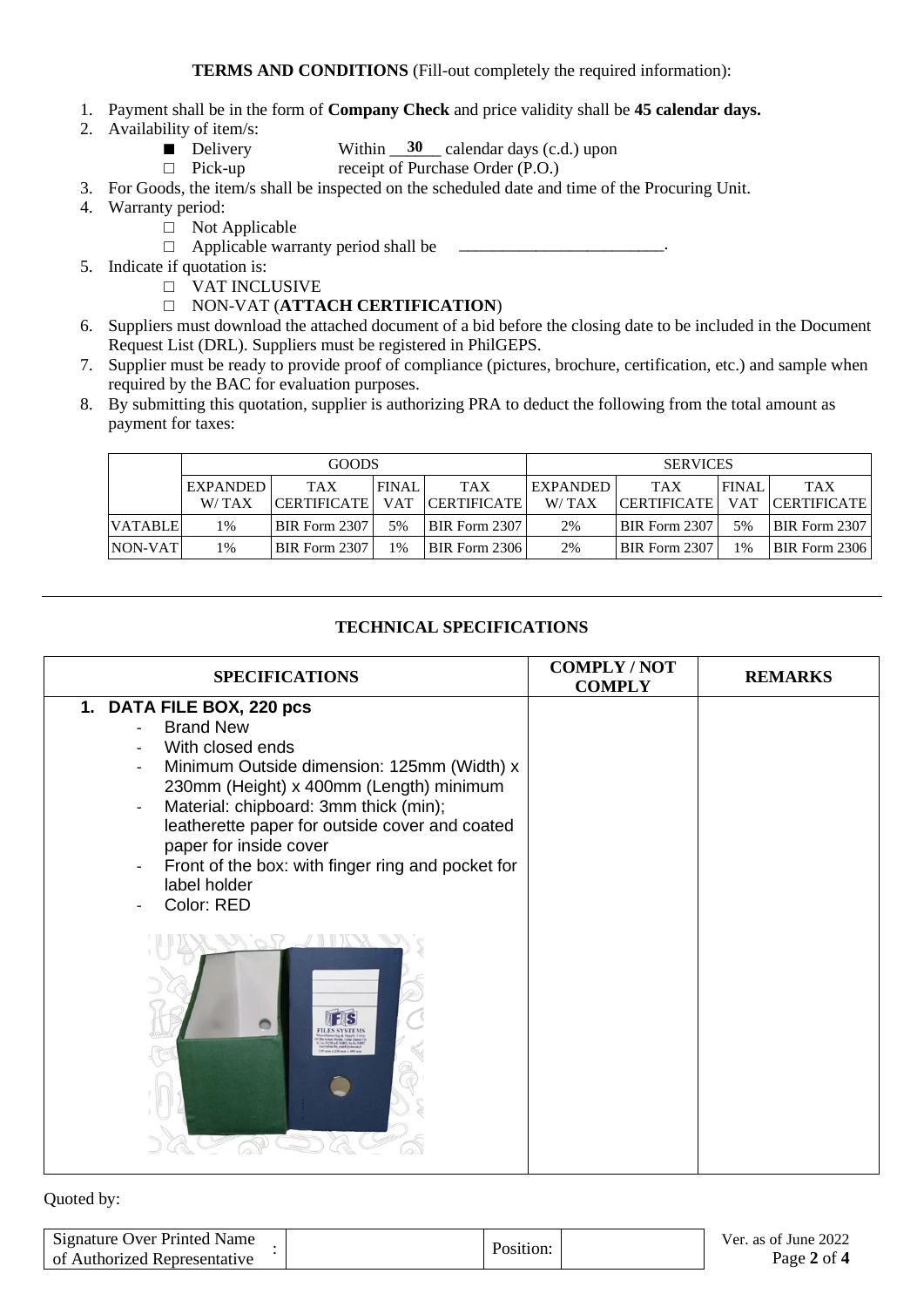| 2. DATA FOLDER, 220 pcs<br><b>Brand New</b>                                            |  |
|----------------------------------------------------------------------------------------|--|
| Minimum Dimension: 75mm (Width) x 230mm<br>$\qquad \qquad -$                           |  |
| (Height) x 380mm (Length) minimum                                                      |  |
| Material: chipboard 2.5mm thick minimum<br>$\overline{\phantom{a}}$                    |  |
| Material for outside cover: leatherette paper<br>$\overline{\phantom{a}}$              |  |
| and/or Polypropylene (PP) material made of                                             |  |
| linen design                                                                           |  |
| Materia for inside cover: coated paper<br>$\overline{\phantom{a}}$                     |  |
| With all steel lever arch file mechanism and<br>taglia lock                            |  |
| Spine is provided with finger ring and clear<br>$\overline{\phantom{0}}$               |  |
| plastic pocket for label insert                                                        |  |
| Spine made of PVC gamuza/PP material or<br>$\overline{\phantom{0}}$                    |  |
| material of equivalent or superior quality                                             |  |
| Color: RED                                                                             |  |
|                                                                                        |  |
|                                                                                        |  |
|                                                                                        |  |
|                                                                                        |  |
|                                                                                        |  |
|                                                                                        |  |
|                                                                                        |  |
|                                                                                        |  |
|                                                                                        |  |
|                                                                                        |  |
|                                                                                        |  |
| 3. DOCUMENTARY BOX, 1800 pcs                                                           |  |
| <b>Brand New</b>                                                                       |  |
| With cover, pocket and ring<br>Made of imported book cover<br>$\overline{\phantom{a}}$ |  |
| Minimum Outside dimension: 11 1/2" x 15 1/2"                                           |  |
| x 53/4"                                                                                |  |
| Chip board #15 inside support                                                          |  |
| Chip board #30 on sides and front                                                      |  |
| Color: RED                                                                             |  |
|                                                                                        |  |
|                                                                                        |  |
|                                                                                        |  |
|                                                                                        |  |
|                                                                                        |  |
|                                                                                        |  |
|                                                                                        |  |
|                                                                                        |  |
| $\bullet$                                                                              |  |
|                                                                                        |  |
|                                                                                        |  |

Quoted by:

| Signature Over Printed Name  |           | Ver. as of June 2022 |
|------------------------------|-----------|----------------------|
| of Authorized Representative | Position: | Page 3 of 4          |